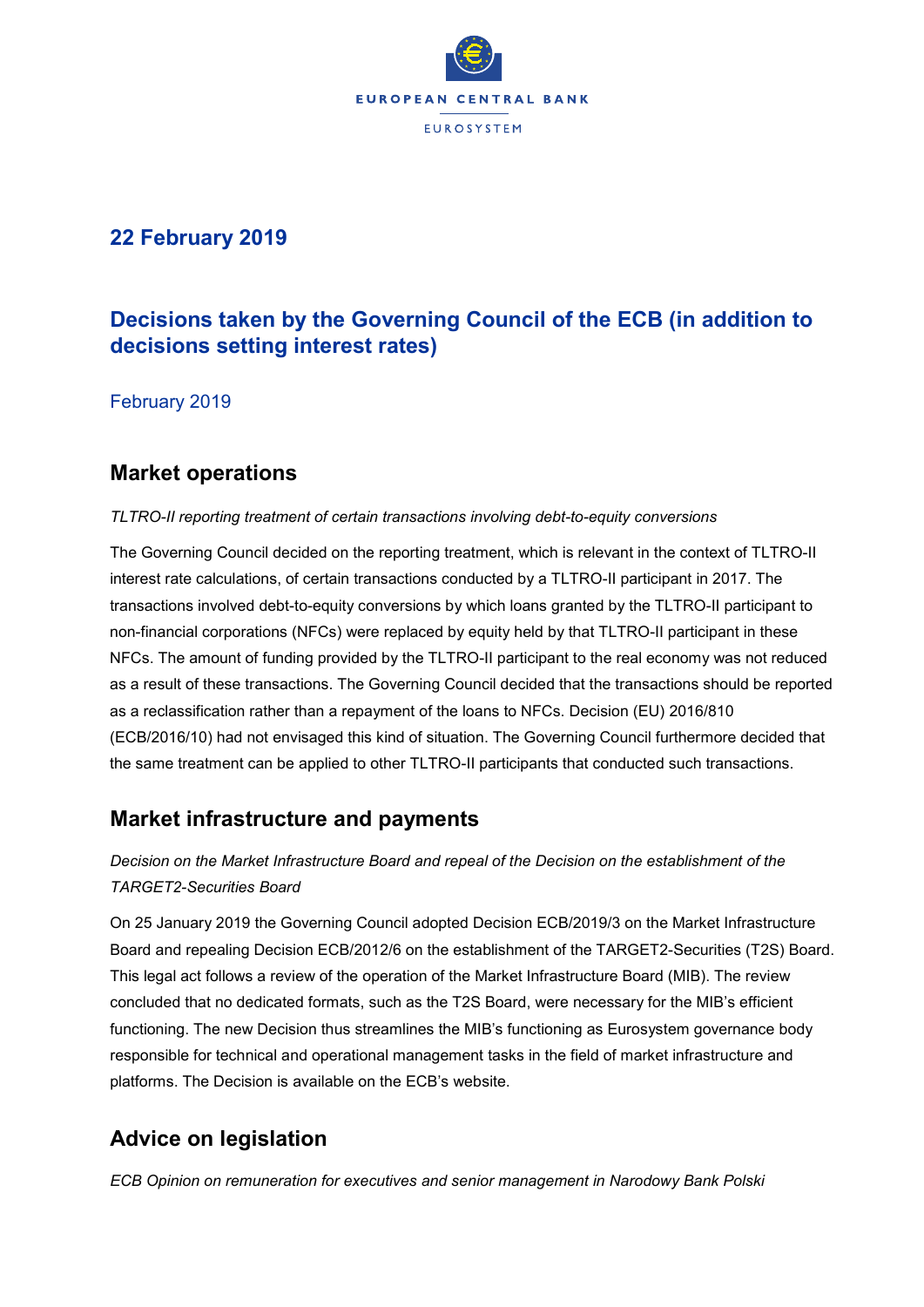On 30 January 2019 the Governing Council adopted Opinion CON/2019/3 at the request of the Polish *Sejm* (Parliament).

*ECB Opinion on limitations to cash payments in Spain*

On 1 February 2019 the Governing Council adopted Opinion CON/2019/4 at the request of the Banco de España, on behalf of the Spanish State Secretary for Finance.

*ECB Opinion on banning the use of euro 500 denomination banknotes and on certain amendments to anti-money laundering legislation in Denmark*

On 12 February 2019 the Governing Council adopted Opinion CON/2019/5 at the request of *Finanstilsynet* (the Danish Financial Supervisory Authority).

*ECB Opinion on a proposal for a Council Decision on the conclusion of the Agreement on the withdrawal of the United Kingdom of Great Britain and Northern Ireland from the European Union and the European Atomic Energy Community*

On 13 February 2019 the Governing Council adopted Opinion CON/2019/6 at the request of the Council of the European Union.

*ECB Opinion on the licensing and supervision of providers of microcredit in Greece*

On 15 February 2019 the Governing Council adopted Opinion CON/2019/7 at the request of the Greek Ministry of Finance.

# **Corporate governance**

*ECB Recommendation to the Council of the European Union on the external auditors of the Banque centrale du Luxembourg*

On 14 February 2019 the Governing Council adopted Recommendation ECB/2019/6 to the Council of the European Union on the external auditors of the Banque centrale du Luxembourg. The Recommendation will be published in the Official Journal of the European Union and on the ECB's website.

#### *ECB's Annual Accounts 2018*

On 20 February 2019 the Governing Council approved the audited financial statements of the ECB for the financial year 2018. The Annual Accounts, together with a related press release, were published on the ECB's website on 21 February 2019. The management report for the year 2018 was published as part of the ECB's Annual Accounts.

#### *Membership of the ECB Ethics Committee and Audit Committee*

On 20 February 2019 the Governing Council reappointed Mr Patrick Honohan for another three-year term as a member of the ECB Ethics Committee and of the ECB Audit Committee as of 1 April 2019.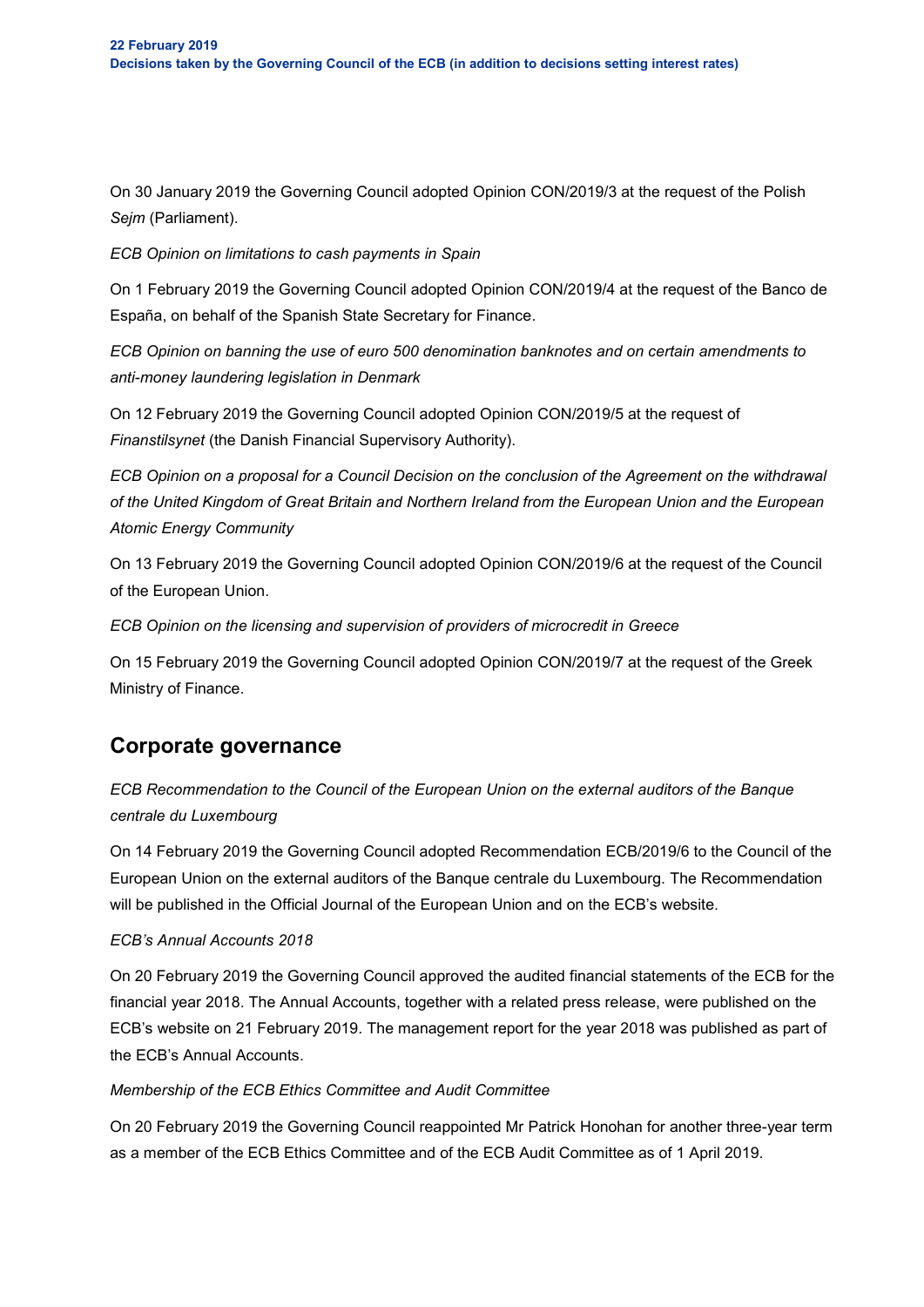# **Statistics**

*Industry feedback on the ESCB Integrated Reporting Framework (IReF) for the statistical reporting of banks*

On 14 February 2019 the Governing Council approved the publication of a report presenting the results of a qualitative stock-taking questionnaire on the ESCB IReF and amendments accordingly made to related ECB webpages, in particular those for the Banks' Integrated Reporting Dictionary and the IReF. The report, prepared by the ESCB Statistics Committee, provides factual information on the feedback received from the banking industry on high-level considerations and high-priority technical questions asked in the questionnaire. The report is available on the ECB's website.

#### *Chair of the Statistics Committee*

On 20 February 2019 the Governing Council appointed Ms Silke Stapel-Weber, Director General Statistics, as the Chair of the Eurosystem/ESCB Statistics Committee. The appointment takes place with immediate effect until 31 December 2019, so as to coincide with the expiry of the terms of office of the other Eurosystem/ESCB committee chairpersons.

# **Banking supervision**

### *Decision on delegation of the power to adopt decisions regarding supervisory powers granted under national law*

On 31 January 2019 the Governing Council did not object to the proposal by the Supervisory Board to adopt Decision ECB/2019/4 on delegation of the power to adopt decisions regarding supervisory powers granted under national law. This Decision establishes the framework within which the ECB, as the competent authority, may delegate its authority to adopt a substantial number of decisions regarding supervisory powers granted under national law from the Governing Council to senior managers of the ECB with a view to facilitating the decision-making process. The Decision will be published in the Official Journal of the European Union and published on the ECB's banking supervision website in due course.

#### *ECB decisions on the significance of supervised credit institutions*

On 31 January and 19 February 2019 the Governing Council did not object to proposals by the Supervisory Board to change the significance status of certain supervised credit institutions. The list of supervised entities is updated regularly and is available on the ECB's banking supervision website. An annual review of the significance of credit institutions is also carried out and its outcome made public (see the related press release published on the ECB's banking supervision website on 14 December 2018).

#### *Report on the aggregate results of the 2018 stress test*

On 1 February 2019 the Governing Council did not object to the proposal by the Supervisory Board to publish a report on the aggregate results of the Single Supervisory Mechanism-wide stress test